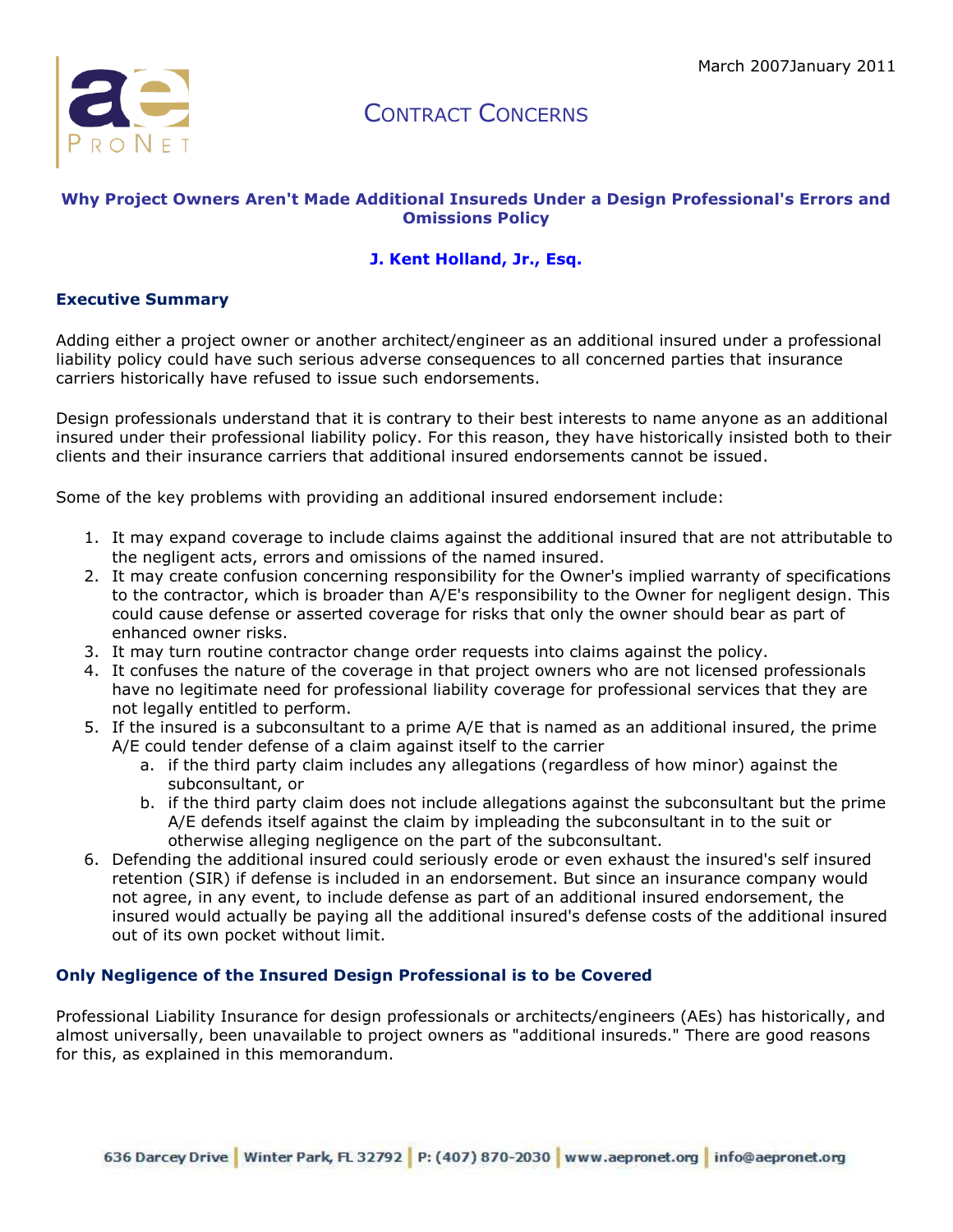

If a project owner is named as an additional insured on a design professional's policy it could result in the policy responding to claims that are not within the intent of the underwriter. When underwriting a design professional, the insurance company intends to cover only those claims that arise out of the negligent acts, errors and omissions of the design professional. Not all acts, errors and omissions that cause increased project costs are covered.

### **Hypothetical: Omissions in Drawings**

Consider a situation in which the A/E's drawings fail to show details that affect the contractor's ability to install HVAC duct work. The contractor may have fabricated its duct work off-site, and only when beginning installation at the project learns that there are interferences with structural steel members, plumbing lines and electrical conduits that will prevent the use of some of the duct that has been fabricated. In fact, this may cause a delay to the contractor and additional cost in removing duct work, fabricating new duct work, and installing it in a different configuration, manner and sequence than planned.

The contractor may be entitled to recover under a change order for its reasonable additional costs resulting from the errors in the drawings. This is because the owner has a legal obligation to the contractor known as "implied warranty of specifications." The question is whether these additional costs that must be paid by the project owner to the contractor may be recovered by the owner from the A/E. The answer is: "It depends." Specifically, it depends on whether the omissions and errors by the A/E were negligent or were merely errors that are reasonable errors within the normal standard of care.

### **Owner has Implied Warranty of Specifications but A/E Makes no Warranty**

Whereas the A/E makes no guarantee or warranty that its services, designs and specifications will be error free or perfect, the project owner is deemed to have given an implied warranty of specifications to the contractor. This means that regardless of whether or not the specifications or drawings were negligently drafted, the project owner is liable to the contractor for the costs of changes in the event that the contractor cannot carry out its work using those specifications and drawings.

In the hypothetical situation described above, if the project owner were to deny the contractor's change order request, the contractor might file a claim or suit against the owner to recover its damages. The project owner, under common law principles, would not be entitled to recover its costs of that contractor claim from the A/E absent proof that the costs were attributable to the A/E's negligence. In the event that the owner made such an assertion, the A/E's policy would defend the A/E against the claim. The A/E policy would not, however, defend the owner against the contractor claim, nor would it pay any of the owner's legal fees in pursuing a claim against the A/E in the event that the owner brought the A/E into the action a defendant.

#### **Adding the Owner as additional insured may broaden damages covered under the A/E's policy – including routine contractor claims**

In the example above, when the contractor sues the owner to recover its additional costs that it alleges were caused by the defective specifications, the owner might tender the defense of the claim to the A/E's insurance carrier. That could effectively give the owner access to the A/E policy to defend against any and all contractor claims since most contractor claims allege at least some minimal element of design defect.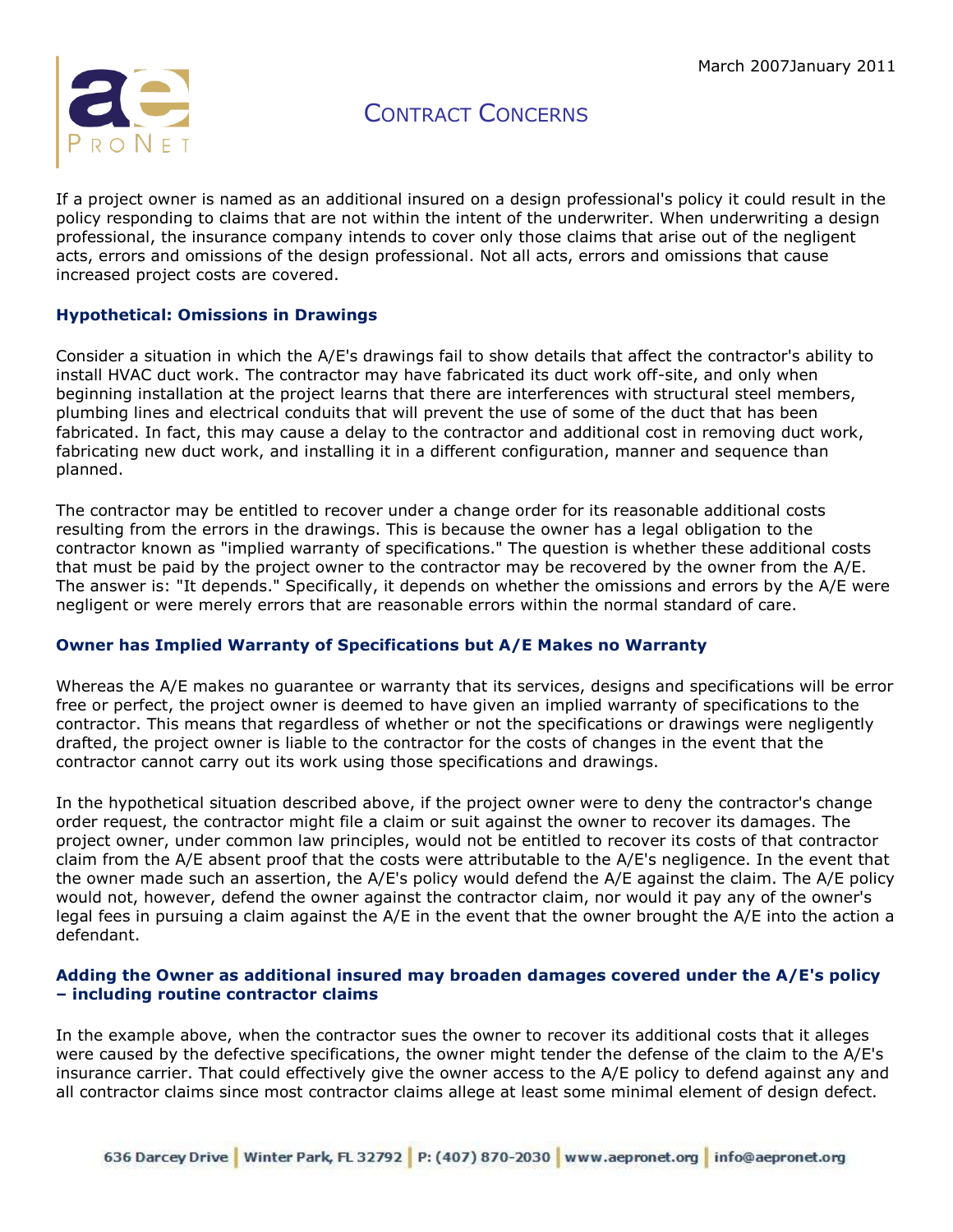

In defending a contractor claim, the A/E's policy would be doing something that it fundamentally was not designed to do. It would be responding to routine contract administration issues and disputes rather than negligence on the part of the A/E for which the A/E would have been liable at common law. A stubborn and litigious owner that fights with its contractors over change orders could tap into the A/E's policy to help the owner be even more litigious.

Knowing that its defense costs are being paid by the A/E's carrier would be an open invitation to a project owner to play hardball with its contractors, disallowing change orders even when they are reasonable. The project owner could arbitrarily deny a change order and force the contractor to file a claim or suit against the owner. Since the contractor claim would naturally include an allegation that the drawings were defective, the owner would tender the claim to the insurance carrier—saying that the claim is based on negligent design professional services. The A/E and its insurer could find itself defending all kinds of run of the mill change order requests that the owner effectively turns into claims.

### **Owners' Risk of Design Defect may be Termed "Enhanced Owner Risk" and is Different from that of the A/E**

As explained by David Hatem, Esq., in an article first published in the Central Artery/Tunnel Professional Liability Reporter, Vol. 2-No.1 (9/96),

Owners on construction projects typically are exposed to various risks, including the risk of design defects, which are qualitatively and quantitatively different and beyond the risk which generally are assigned to design professionals.

By granting an owner blanket, or qualified additional insured status, the professional liability insurer would be exposing itself to coverage (defense and indemnification) for risks, liabilities and claims which potentially may substantially exceed the coverage traditionally offered to design professionals.

Assuming that the professional liability insurer has the obligation to defend the owner (as additional insured) against such 'enhanced owner risk' claims, the professional liability insurer would potentially be confronted with the frequent need to reserve its rights. This would presumably disappoint the expectation of the owner. It would also potentially deprive the insurer of the right to control the defense and settlement of such claims—depending upon the state law.

In addition, 'enhanced owner risk' claims will expose the design professional's insurance coverage (typically written on an aggregate basis) to significantly greater risk exposure and payment of claims expenses. This will generally serve to diminish coverage limits.

Moreover, a blanket grant of additional insured status to the owner may indirectly result in an expansion of the design professional's contractually negotiated indemnification obligation. This could result from the deductible, SIR payment, or insurance payment of the design professional being exposed to substantially more risk than intended under the negligence-based indemnification obligation.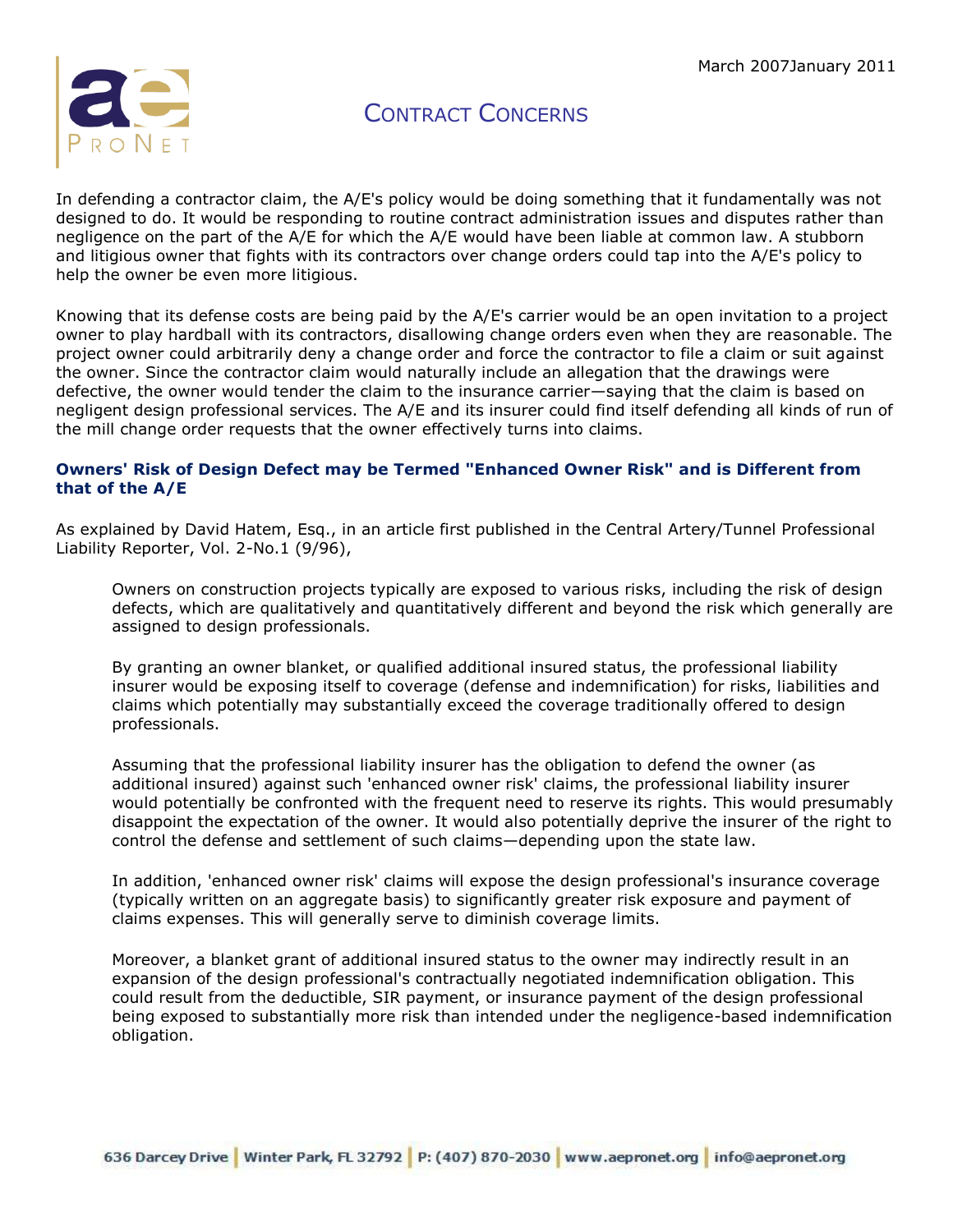

#### **Additional Claim Scenarios Where Claim is Against Owner but an Allegation of Professional Negligence is Thrown in for Good Measure**

In addition to a variation of the change order claim scenario described above, Mr. Hatem presents five other hypothetical claim scenarios for the purpose of demonstrating the types of claims for which an owner named as an additional insured under the design professional liability policy might seek coverage.

In each of the claim scenarios, a claim arises against the owner by either a third party or a construction contractor. Each claim includes multiple allegations or theories of recovery, including design professional negligence. The negligence allegation may be completely unfounded and unsubstantiated. It may be included in the complaint as part of the "kitchen sink" approach so common today. Examples of claim scenarios include the following:

- 1. An adjacent property owner sues the project owner for property damage and consequential damages due to negligent construction operations, including alleged 'design errors and omissions' of the owner's design professional.
- 2. A contractor sues a project owner for its failure to make timely decisions in response to the design professional's recommendations and for arbitrarily rejecting contractor claims that the A/E recommended for approval. In the alternative, the contractor alleges owner liability for contract documents containing 'errors and omissions.'
- 3. A family of an employee who was killed while working for a general contractor on a construction site sues the project owner. The allegations are that the owner severely limited site access, failed to coordinate the activities of multiple contractors on the site, and issued defective contract documents which failed to sequence construction activities.
- 4. A contractor sues a project owner for delay damages caused by severe weather conditions, lack of owner-furnished permits, untimely owner payment, owner failure to timely issue a notice to proceed with construction, and unanticipated environmental conditions. One final allegation is that the drawings contained 'errors or omissions.'
- 5. Contractor sues the project owner due to differing site conditions. Contractor asserts that the owner had superior knowledge of the conditions that he did not disclose to anyone. He also asserts, as an alternative cause of action, that the contract documents were 'defective' because they did not disclose the conditions. (In this scenarios, the design professional believes the contractor has a legitimate differing site condition claim that should be paid by the owner.)1

In each of the claim scenarios above, the claims are brought solely against the owner, but the allegations upon which the claims are based include a combination of assertions. Primarily, the allegations argue owner fault. But they also make assertions concerning the design professional's performance.

By virtue of the owner being named as an additional insured, the owner would likely tender to the professional liability carrier every one of these claim scenarios. The Owner would argue that the claim arose out of professional services because each scenario contains an allegation concerning the professional services. As a result, the professional liability carrier could find itself defending the owner for differing site conditions claims, site safety claims, etc. – none of which the underwriter could have anticipated when issuing the policy.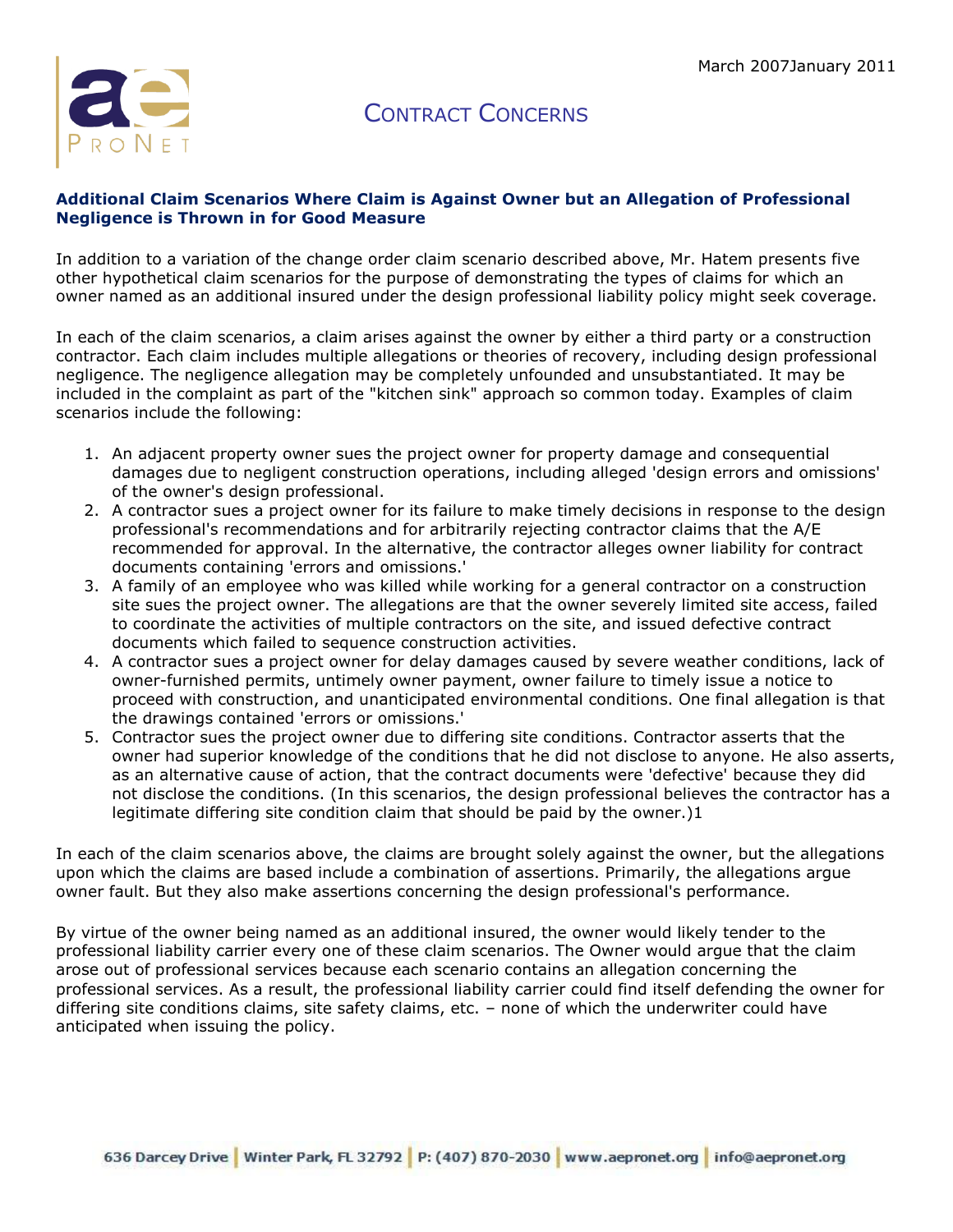

#### **Adverse Consequence of Additional Insured Status Where Project Owner is Additional Insured**

Before responding to the claims presented in these scenarios the insurer would first carefully consider the allegations to determine if there is genuine potential that the claim arises out of negligent performance of the insured design professional. If the insurer deems that the allegations do not suffice to prove negligence against the A/E but instead are based on actions of the project owner or others, it would either reject coverage outright or proceed with a reservation of rights.

Moreover, it is almost impossible to imagine an insurer granting an owner a "duty to defend" as part of any additional insured status. Consequently, the owner would obtain no defense of any of the claim scenarios. Since the coverage of the policy is intended to be triggered only by the negligent performance of professional services, the insurer may likely also refuse to settle or resolve any dispute until a court had first issued a judgment against the design professional.

The insurance company should be quite concerned if the project owner, or an insurance broker, take issue with the established principle that the E & O policy is intended only to respond to the A/E's negligence rather than to claims arising out of the Owners acts, errors and omissions.

A project owner should be made aware that if it were to be named as an additional insured under the policy, the "insured versus insured" exclusion would then be applicable to bar coverage for claims by the project owner against the named insured design consultant -- quite the opposite of the intent desired by the owner.

#### **Project owners are not performing professional services.**

The project owner does not have an interest in obtaining professional liability for its own actions since the owner is not a design professional. The owner will have no license to perform professional services and it must not perform professional services. For this reason, therefore, there can be no purpose for a project owner to be named as an additional insured for liability arising out of its own actions since by definition its own actions cannot include professional services.

Design professionals have good reason not to want the project owner named as an additional insured. Naming the owner complicates and strains the relationships between the parties. It may encourage claims against the owner by contractors and others to inappropriately include unfounded allegations of professional negligence.

In potentially having to defend the owner against claims that arise because of owner acts, errors and omissions, the insurance available to the A/E could be severely eroded or even exhausted. There may be insufficient insurance remaining to cover legitimate claims against the A/E. There is also the problem for the A/E that its future ability to obtain insurance will be impaired and/or that its insurance premiums will be significantly increased.

For all the reasons discussed above, design professionals, insurers and brokers should explain to project owners that additional insured status is not necessary and appropriate to protect the legitimate interests of the owner. It also is harmful to the design professional and may have unintended consequences for all concerned.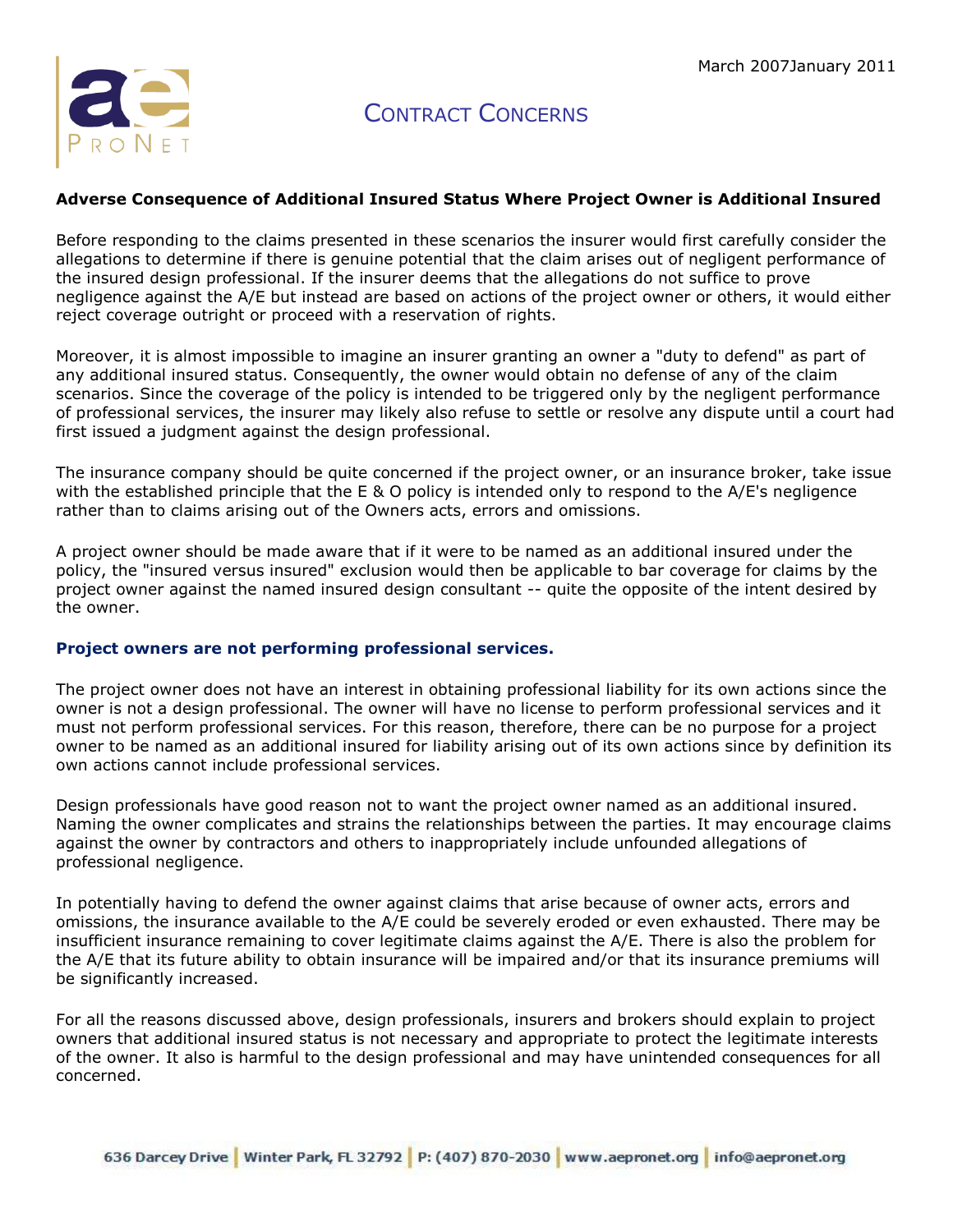

### **Where another Design Professional is the Additional Insured**

**The Harm to the Insured.** Additional problems are created if the insured design professional is providing services under a subcontract to a prime architect or engineer and that other firm requests that it be named as an additional insured.

Where the prime architect is performing professional services for the project in addition to the services being provided by the subconsultant, it is possible that a suit by a third party alleging professional liability will name both the prime architect as well as the insured subconsultant. This could also happen even if the only professional services allegedly performed by the prime A/E involve negligent selection and supervision of the subconsultant.

Defending a complex claim against the prime A/E could be extremely costly to the insured.2 Since an additional insured endorsement would not cover defense costs, the insured would be paying out of its own pocket all the defense costs of additional insured, prime A/E. The subconsultant would be paying the A/E's legal defense costs as they are incurred rather than reimbursing them after a final determination of liability. If, however, the additional insured endorsement covered defense costs, the insured would still be gravely injured because the defending the A/E would erode or exhaust its self insured retention (SIR). For an insured that has a large SIR for each and every claim (with no aggregate SIR), this could be especially devastating.

**The Harm to the Insurance Company.** In virtually every claim against a prime A/E, the claim will also name the subconsultant or will include allegations concerning services performed by the subconsultant. Even if the complaint does contain allegations concerning the subconsultant, however, the prime A/E who is an additional insured will most certainly bring its own action (impleader claim) against the subconsultant so that the subconsultant becomes a co-defendant and the prime A/E reaps the benefit of coverage under the additional insured endorsement.

The insurance carrier had no opportunity to underwrite the prime A/E. It may have even been willing to provide coverage to that A/E if it had an application from that firm showing its claim history, project history, financial information, and other information needed for underwriting.

Basically, the prime A/E would be obtaining professional liability coverage for its own actions as well as those of the subconsultant, without having to go through the underwriting process and without having to pay premium for the coverage.

In addition to other problems, this could create a moral hazard in that the prime A/E would have an incentive to be creative in responding to claims so that it could shove claims under the named insured's policy and thereby avoid having to have its own carrier pay the claim. In future insurance applications, the A/E might even reap lower premiums from its own carrier for having successfully shifted the claim to the subconsultant's carrier.

For these reasons, it is not advisable for professional liability carriers to issue additional insured endorsements for the prime architects and engineers for whom their insured's serve as subconsultants.